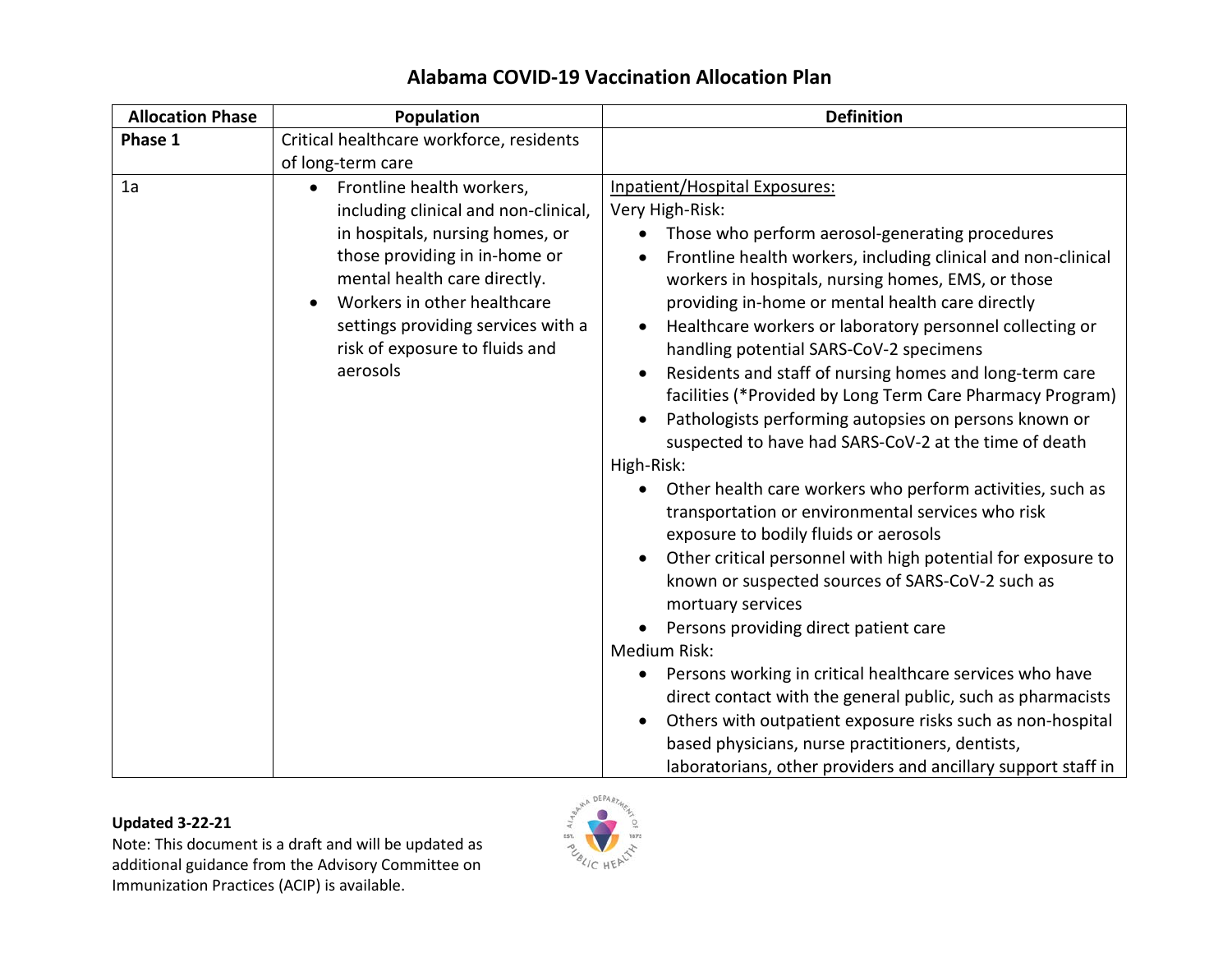|                |                                                                                                                                                                                                                                                                                                                                            | additional settings private offices, Federally Qualified<br>Health Centers, County Health Departments,<br>subspecialties, mental health and treatment centers                                                                                                                                                                                                                                                                                                                                        |
|----------------|--------------------------------------------------------------------------------------------------------------------------------------------------------------------------------------------------------------------------------------------------------------------------------------------------------------------------------------------|------------------------------------------------------------------------------------------------------------------------------------------------------------------------------------------------------------------------------------------------------------------------------------------------------------------------------------------------------------------------------------------------------------------------------------------------------------------------------------------------------|
| 1 <sub>b</sub> | Critical workers at highest risk for<br>$\bullet$<br>work related exposure<br>Persons in identified age groups<br>at risk for COVID 19 associated<br>morbidity and mortality                                                                                                                                                               | Persons age ≥75 years<br>$\bullet$<br>Frontline critical workers<br>(FOOTNOTE 1)<br>Working or living in congregate settings including but not<br>limited to homeless shelters and group homes<br>First responders including firefighters and law enforcement                                                                                                                                                                                                                                        |
| 1 <sub>c</sub> | Persons in identified age groups<br>at risk for COVID 19 associated<br>morbidity and mortality not<br>included in Phase 1 b<br>Persons with high risk medical<br>$\bullet$<br>conditions<br>Critical workers not<br>$\bullet$<br>recommended for vaccination in<br>Phase 1b<br>Persons with intellectual and<br>developmental disabilities | Persons age 65-74 years<br>$\bullet$<br>Persons age 16-54 years with high risk medical conditions<br>(FOOTNOTE 2)<br>Additional critical workers<br>(FOOTNOTE 3)                                                                                                                                                                                                                                                                                                                                     |
| <b>Phase 2</b> | All persons in age groups not<br>$\bullet$<br>previously recommended for<br>vaccine, ages 16-64<br><b>General Population not included</b><br>in earlier phases.                                                                                                                                                                            | Persons not identified in Phase 1a, Phase 1b, or Phase 1c<br>$\bullet$<br>including persons age 18 years and above<br>Young adults between ages of 18 and 30 years with<br>typically broader social networks, increasing their risk of<br>infection and transmission, but with less likelihood of<br>becoming severely ill or dying due to COVID-19<br>Persons not required to have contact with potential<br>sources of COVID-19<br>Persons not required to have contact with the general<br>public |

## **Updated 3-22-21**

Note: This document is a draft and will be updated as additional guidance from the Advisory Committee on Immunization Practices (ACIP) is available.